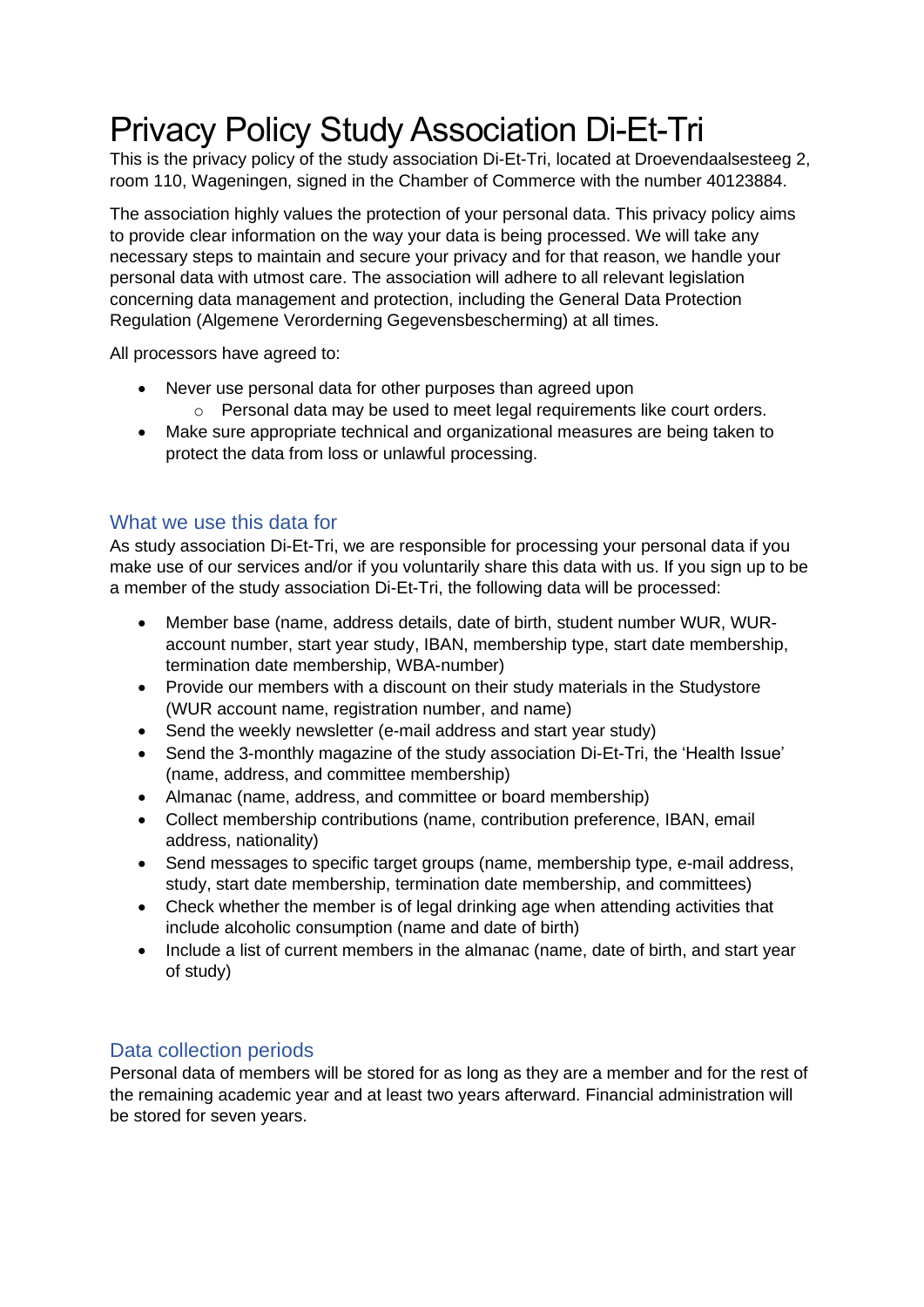## Third-party sharing

Study association Di-Et-Tri exclusively shares data to third parties (processors) when this is required to continue providing our service to you or when we are legally obligated to.

Currently, these processors are:

- Wageningen University and Research. They receive names, WUR account name, and registration number in order to provide a discount to members buying school supplies in the Studystore. Furthermore, they receive a list of committee members, so that these members can obtain access to the room of Di-Et-Tri.
	- $\circ$  A data processing agreement (DPIA) has been signed to ensure fair and minimal data usage, maximizing both security and privacy.
- Mailchimp. Study association Di-Et-Tri uses its online platform. They receive email addresses, sorted by start year of study, allowing study association Di-Et-Tri to send the weekly newsletter.
	- $\circ$  Mailchimp has a privacy policy approved by TRUSTe quaranteeing the privacy of our members and the security of their personal data.

#### **Handling photos of members**

During an activity everybody needs to give verbal or written consent to be visible on photos that are made during activities. With giving consent photos, in which they are present, are allowed to be displayed on the website (partly behind an account login wall only members can enter), social media, our magazines and the Almanac. If a member wants Di-Et-Tri to delete a photo, in which they are present, they have to contact [diettri@wur.nl](mailto:diettri@wur.nl) or [onderwijs.diettri@wur.nl](mailto:onderwijs.diettri@wur.nl) and the picture will be removed when possible.

#### **Data breach protocol**

Study association Di-Et-Tri has an extensive script in case personal data is being processed or available for processing by unauthorized third parties. In case of a data breach, the president will be responsible for handling the steps as described in the script, unless the nature of the breach demands otherwise. If there are problems, please contact [diettri@wur.nl](mailto:diettri@wur.nl) or [penningmeester.diettri@wur.nl.](mailto:penningmeester.diettri@wur.nl)

#### **Viewing, changing, or removing personal data**

You have and maintain the right to view, change, object, freeze or remove whatever personal data we may have collected or stored when possible. Should you desire this, contact us via [diettri@wur.nl](mailto:diettri@wur.nl) or [penningmeester.diettri@wur.nl](mailto:penningmeester.diettri@wur.nl) and we will respond within 10 workdays. We will always send you a confirmation. Do you receive a confirmation, but did you not change your preferences yourself? Please let us know as quickly as possible.

#### **Security**

This data will be stored in the Member Database provided and secured by the WUR. Only the treasurer and the president have access to this database. All board members are obliged to sign a non-disclosure agreement, preventing them from sharing this data with third parties.

#### **Changing the privacy policy**